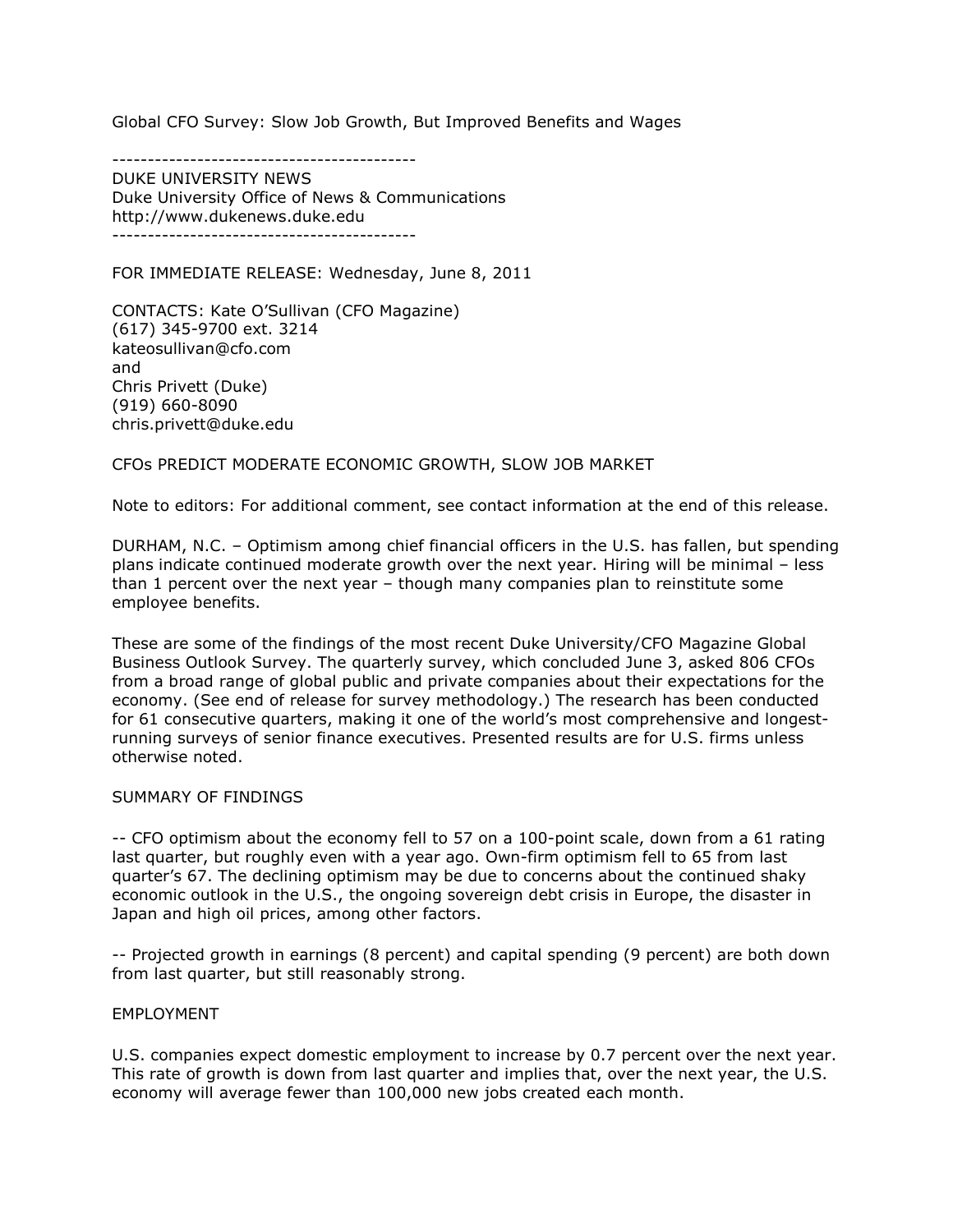"CFOs are telling us we are stuck at 9 percent unemployment for the next year," said Campbell Harvey, a professor of finance at Duke's Fuqua School of Business and founding director of the survey. "One leg of the economy is shackled by extraordinarily high unemployment and the other by the housing market still in a free fall. Obviously, it is hard for the economy to move forward."

Still, there is some good news on the employment front. Twenty-one percent of companies say they are actively hiring, with the strongest activity in the tech, retail/wholesale and energy sectors. Jobs in high demand include engineers, product development, sales force and finance/accounting.

Nearly 10 percent of firms say they would like to hire, but cannot find employees with the right skills, and 16 percent say they would like to hire more but are resource constrained. Only twelve percent of firms say they are overstaffed for current demand.

"Overall, there is pent-up demand to increase workforce, but firms continue to hold off due to a generally weak economic environment and an inability to find the skills they need," said Kate O'Sullivan, deputy editor at CFO Magazine. "One encouraging sign is that the strong capital spending growth of recent quarters is expected to add to employment."

CFOs were asked whether the recent rapid growth in capital spending was leading to machinery that might replace employees and therefore reduce labor force, or whether their capital spending would increase the need for employment. Thirty-eight percent of companies report capital spending will lead to increased employment, while 52 percent say it will have no effect. Only 9 percent say that capital spending will lead to reduced employment.

# EMPLOYEE BENEFITS, WAGES, AND HOURS WORKED

Employment benefits were slashed during the recent recession, but CFOs now indicate many of these benefits will be reinstated in the coming year.

Among companies that had cut employee training and development, 46 percent say these programs have already been or will be reinstated to pre-recession levels within the next 12 months. Sixty-one percent of firms indicate weekly hours worked will rise to pre-recession levels. Wages are expected to rise by 3 percent over the next year.

"Though the expectations for new job creation are weak, those who are employed should see their benefits and wages improve over the next year," said John Graham, professor of finance at Fuqua and director of the survey. "This should solidify the financial position of those currently employed, which will bring much-needed spending to the economy. But it will also magnify the gulf between the haves and have-nots."

## SPENDING AND EARNINGS

Capital spending plans have weakened, with a planned increase of 9 percent on average over the next 12 months. Although this is below last quarter's planned growth of 12 percent, it is still higher than the long-run average of 5 percent. Similarly, spending on research and development, marketing and advertising are both expected to grow slightly, though at slower forecasted rates than last quarter. Earnings are expected to rise about 8 percent, down from last quarter, but still a moderately healthy rate of growth.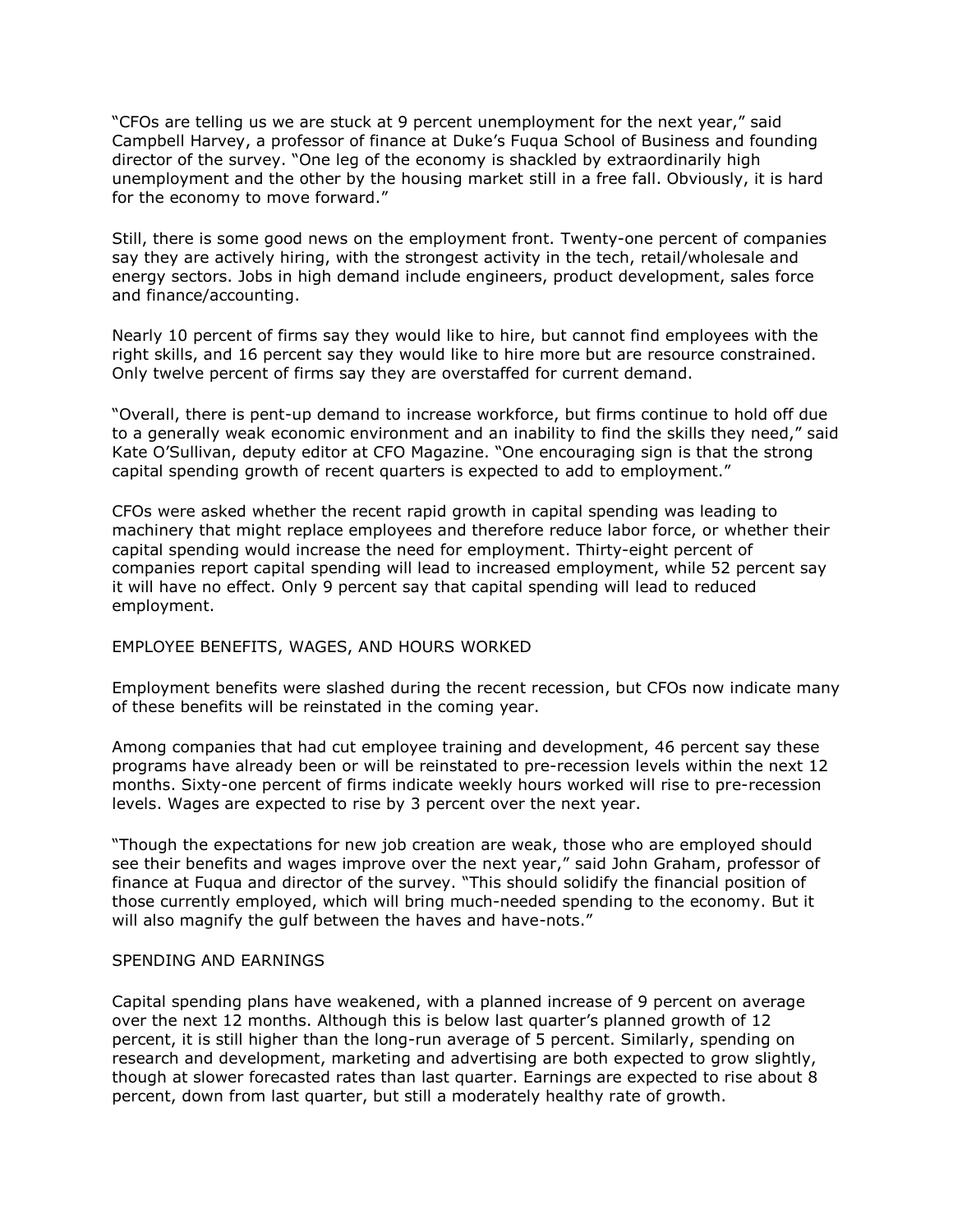"The outlook has softened since last quarter," said O'Sullivan. "We are still in growth mode, albeit moderate growth."

About 59 percent of capital spending is targeted to replace existing equipment, such as machinery that is obsolete or worn out. The remaining 41 percent will be spent on new investments.

# ADDITIONAL ASIAN RESULTS

Optimism in Asia (not including China) remains strong, with 57 percent of CFOs more optimistic than they were last quarter and 25 percent more pessimistic. China's level of optimism has fallen behind optimism in the rest of Asia for the first time in the history of the survey.

The top internal concern among Asian CFOs is difficulty in attracting and retaining qualified employees, followed by difficulty planning and employee morale. The top external concerns in Asia are intense pricing pressure and weak consumer demand. Chinese CFOs also worry about government policies.

Full-time domestic employment is expected to increase by about 6 percent in Asia in 2011 and wages will rise by nearly 10 percent. Capital spending will increase by 5 percent, a significant drop from last quarter.

Asian manufacturing firms expect capacity utilization to rise to more than 90 percent by year-end.

The Japanese nuclear crisis has slowed the ability of Asian firms in other countries to complete orders, particularly in Indonesia, Singapore and China.

## ADDITIONAL EUROPEAN RESULTS

European CFOs are concerned about intense pressure on profit margins, difficulty in attracting and retaining skilled employees, difficulty in planning due to economic uncertainty and corporate liquidity.

About 20 percent of European firms say they are hiring, but nearly as many say they are overstaffed.

European CFOs expect earnings to increase by 6 percent in the next year and capital spending by 4 percent.

Eighty percent of European CFOs think Greece will default on its debt within one year unless additional financial aid is provided. Only one-third think current proposals to extend maturity and reduce interest rates are sufficient. If Greece defaults, 42 percent of European CFOs think it is likely that Spain will need a bailout to avoid default.

Nearly half of European CFOs believe a Eurozone country will experience an economic depression due to recently enacted severe austerity programs.

------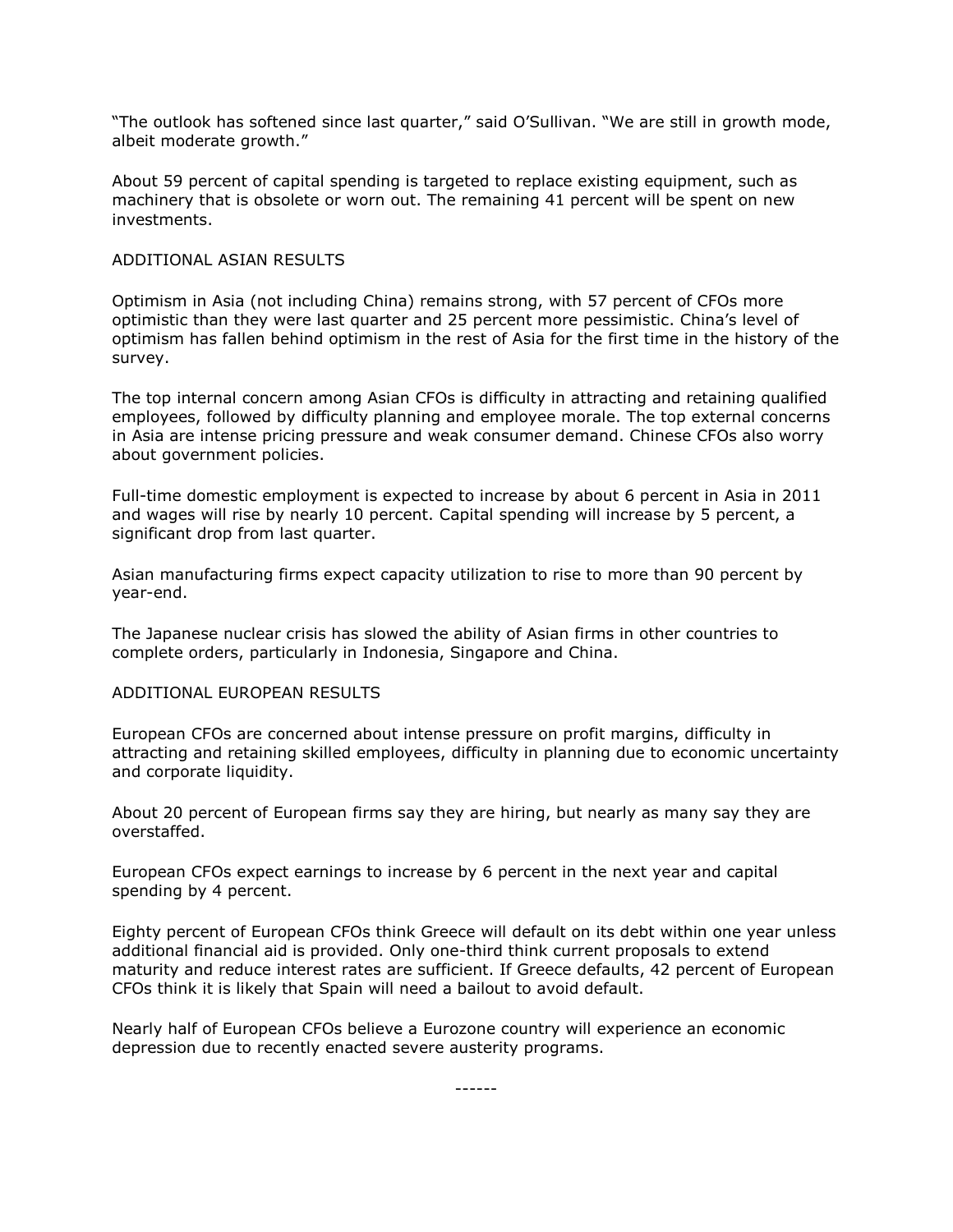For additional comment, contact CFO Magazine's Kate O'Sullivan at (617) 345-9700 (x3214) or [kateosullivan@cfo.com](mailto:kateosullivan@cfo.com), or Duke's John Graham at (919) 660-7857 or [john.graham@duke.edu](mailto:john.graham@duke.edu). For commentary about European results, contact Tilburg's Kees Koedijk at +31-6-55186755 or [C.Koedijk@uvt.nl](mailto:C.Koedijk@uvt.nl) .

Detailed results, including tabular summaries of the numbers in this release and results from previous surveys, are available at [<http://www.cfosurvey.org>](http://www.cfosurvey.org/).

About the survey: This is the  $61<sup>st</sup>$  consecutive quarter the Duke University/CFO Magazine Global Business Outlook survey has been conducted. The survey concluded June 3, 2011, and generated responses from 806 CFOs, including 500 from the U.S., 118 from Europe, 120 from Asia (not including China), and 68 from China. The survey of European CFOs was conducted jointly with Tilburg University in the Netherlands. Results in this release are for U.S. companies, unless otherwise noted.

The Global Business Outlook Survey polls a wide range of companies (public and private, small and large, many industries, etc.), with the distribution of responding firm characteristics presented in online tables. The responses are representative of the population of CFOs that are surveyed. Confidence ranges are reported in the online top line and banner tables for most of the numeric variables. A typical confidence range is a little less than one percentage point (e.g., capital spending is expected to increase by 8.7 percent with a 95 percent confidence range of 8.3 percent to 9.1 percent, which is a 0.8 percent confidence range). Among the industries represented in the survey are retail/wholesale, mining/construction, manufacturing, transportation/energy, communications/media, technology, service/consulting and banking/finance/insurance. The average growth rates are weighted by revenues or number of employees; for example, one \$5 billion company affects an average as much as ten \$500-million firms would. Revenue-weighted mean growth rates are provided for earnings, revenues, capital spending, technology spending and prices of products. Employee-weighted mean growth rates are used for health-care costs, productivity, number of employees and outsourced employment. The earnings, dividends, share repurchases and cash on balance sheet are for public companies only. Unless noted, all other numbers are for all companies, including private companies.

CFO Magazine and CFO.com are owned by CFO Publishing. With a rate base of 400,000, CFO is the leading business publication for C-level and senior financial executives. For more information, visit <cfo.com>.

Duke's Fuqua School of Business was founded in 1970. Fuqua's mission is to educate business leaders worldwide and to promote the advancement of business management through research. For more information, visit [www.fuqua.duke.edu.](http://www.fuqua.duke.edu/)

**-------------**

###